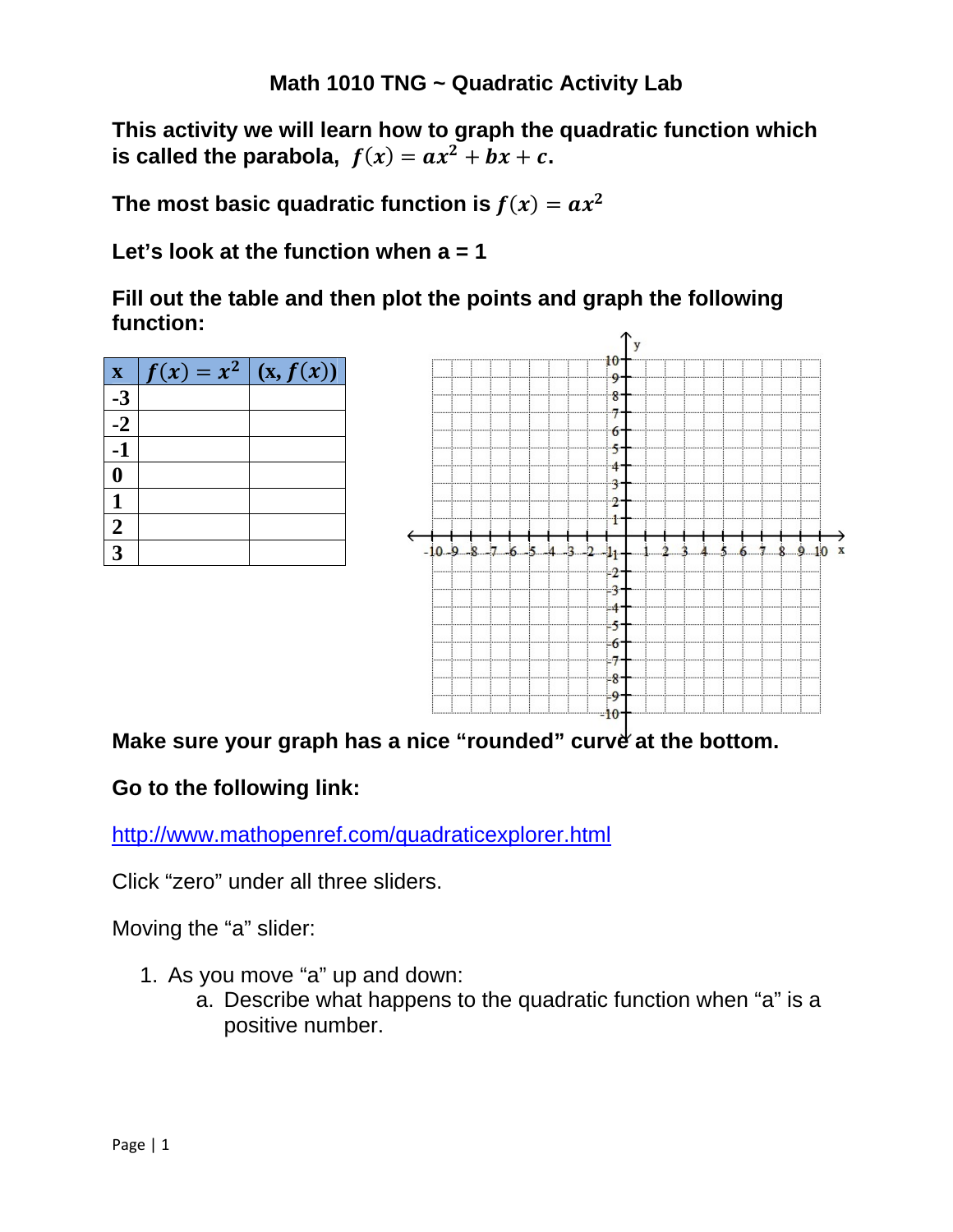- b. Describe what happens to the quadratic function as you allow "a" to get very close to  $a = 0$ , but leave "a" positive?
- c. Describe what happens to the quadratic function as you allow "a" to get larger in the positive direction.
- d. Describe what happens to the quadratic function when "a" is a negative number.
- e. Describe what happens to the quadratic function as you allow "a" to get very close to  $a = 0$  but leave "a" negative?
- f. Describe what happens to the quadratic function as you allow "a" to get larger in the negative direction.
- 2. Generalize what happens as you move "a".

]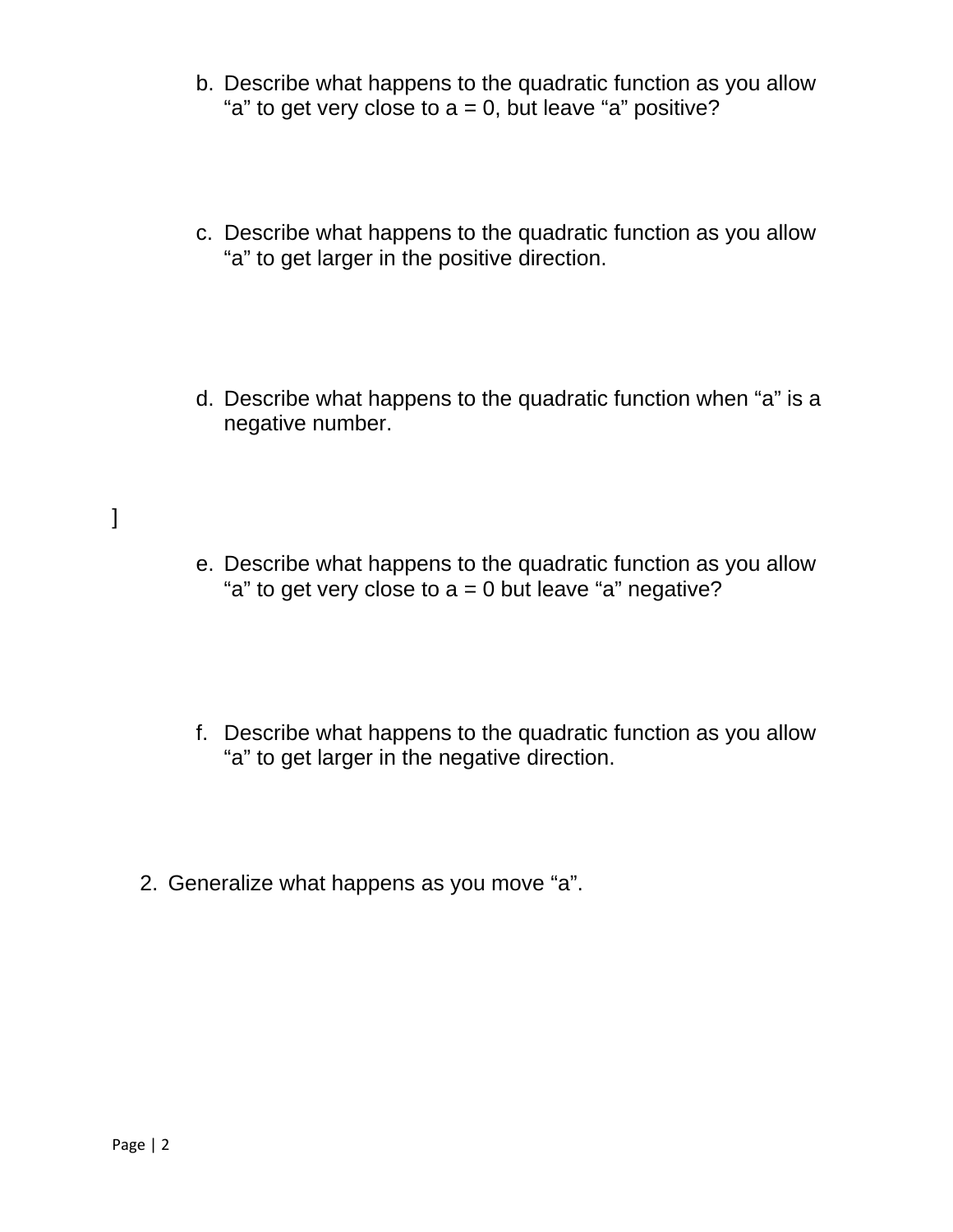Let's look at the function when "a" is a different number.

$$
f(x)=2x^2
$$

Fill out the table and then plot the points and graph the following function:



| $\overline{\mathbf{X}}$ | $f(x) = \frac{1}{2}x^2$ | (x, f(x)) |
|-------------------------|-------------------------|-----------|
|                         |                         |           |
| $\frac{-3}{-2}$         |                         |           |
| $-1$                    |                         |           |
| $\boldsymbol{0}$        |                         |           |
| 1                       |                         |           |
| $\frac{2}{3}$           |                         |           |
|                         |                         |           |
|                         |                         |           |

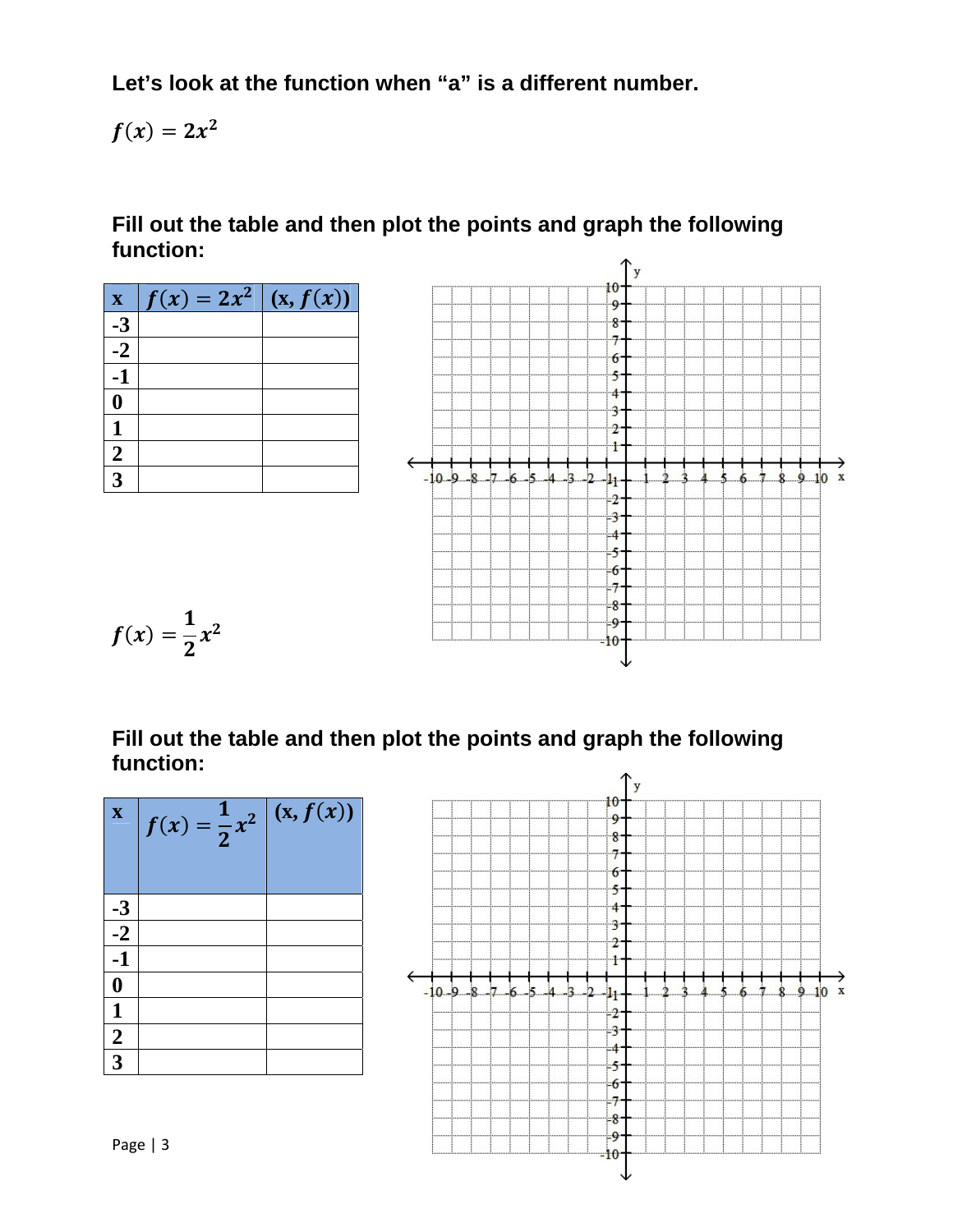## **Go back to the link and put the "a" slider to a = 1 and the "c" slider to**   $c = 0.$

Moving the "b"slider:

- 3. As you leave both "a" and "c" alone, move "b" up and down:
	- a. Describe what happens to the quadratic function when "b" is a positive number.
	- b. Describe what happens to the quadratic function when "b" is a negative number.
	- c. Describe what happens to the quadratic function as you allow "b" to get larger in the positive direction.
	- d. Describe what happens to the quadratic function as you allow "b" to get larger in the negative direction.
	- e. Now let  $a = -1$  and try # a-d again.
- 4. Generalize what happens as you move "b".

### Put the "a" slider to  $a = 1$  and the "b" slider to  $b = 0$ .

Moving the "c" slider:

- 5. As you leave both "a" and "b" alone, move "c" up and down:
	- a. Describe what happens to the quadratic function when "c" is a positive number.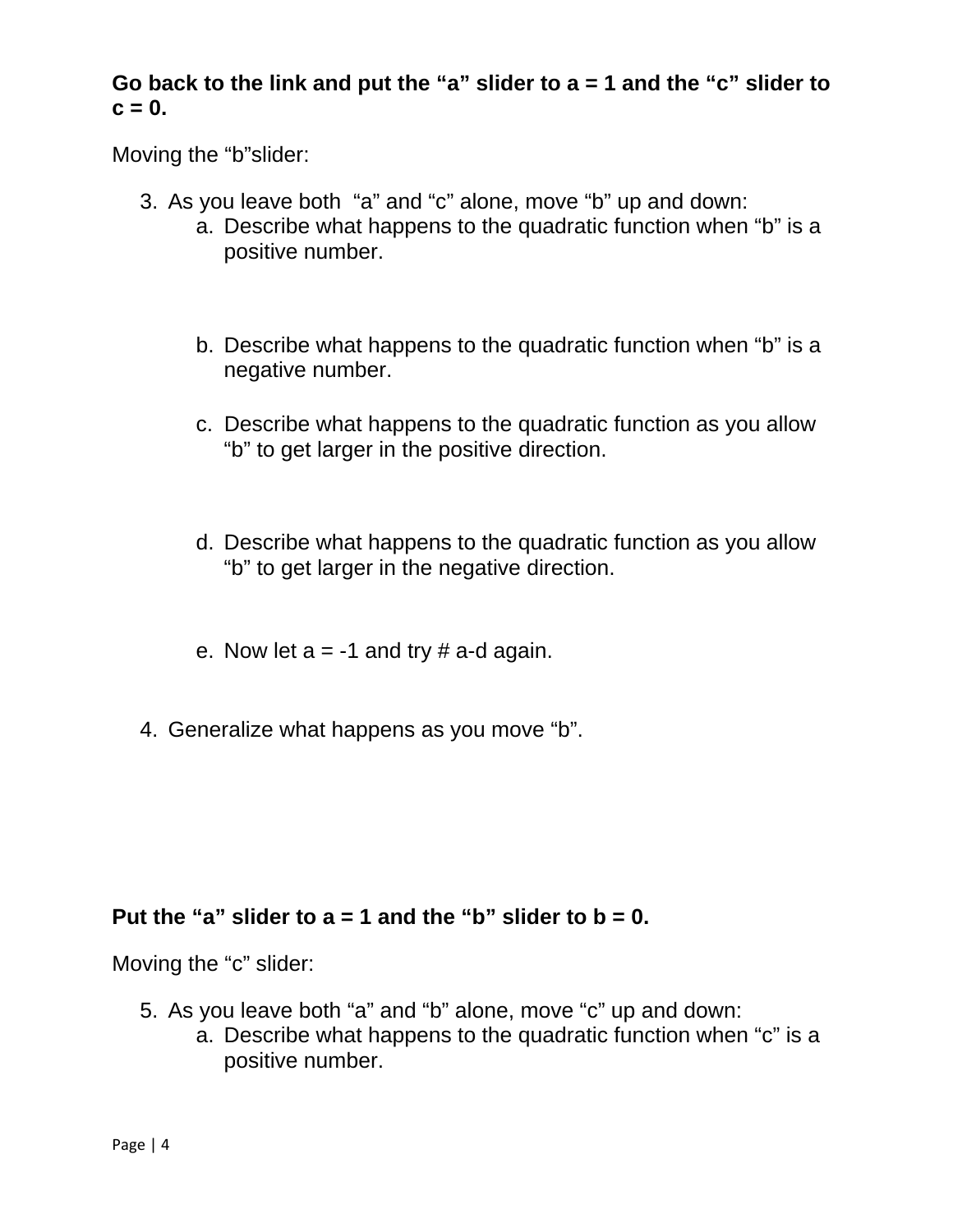- b. Describe what happens to the quadratic function when "c" is a negative number.
- c. Describe what happens to the quadratic function as you allow "c" to get larger in the positive direction.
- d. Describe what happens to the quadratic function as you allow "c" to get larger in the negative direction.
- e. Now let  $a = -1$  and try a-d again.
- 6. Generalize what happens as you move "c".

**Play for a moment with all three sliders.** 

**Let's now look at the quadratic function in a different form:** 

$$
f(x) = a(x-h)^2 + k
$$

**We call the point (h, k) the vertex of the parabola.** 

**Let's once again go to a link and explore:** 

**http://www.mathopenref.com/quadvertexexplorer.html**

**Click "zero" under all three sliders.** 

Moving the "a" slider: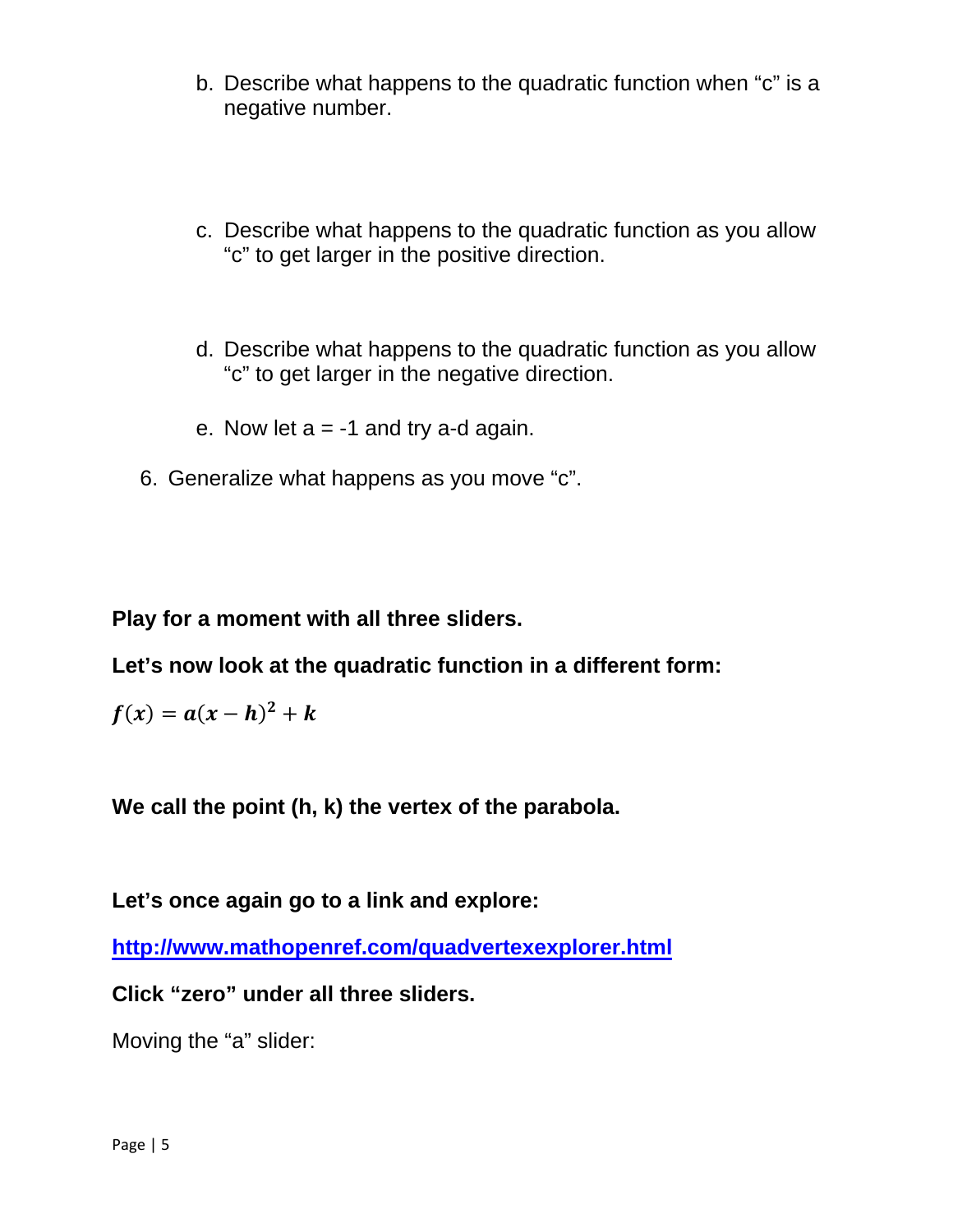7. Generalize what happens as you move "a".

8. Do you think the "a" in this form behaves like the "a" in the standard form? Why or why not?

#### Put the "a" slider to  $a = 1$  and the "k" slider to  $k = 0$ .

Moving the "h" slider:

- 9. As you leave both "a" and "k" alone, move "h" up and down: a. Describe what happens to the quadratic function when "h" is a positive number.
	- b. Describe what happens to the quadratic function when "h" is a negative number.
	- c. Now let  $a = -1$  and try # a and # b again.
- 10. Generalize what happens as you move "h".

#### **Put the "a" slider to a = 1 and the "h" slider to h = 0**.

Moving the "k" slider:

- 11. As you leave both "a" and "h" alone, move "k" up and down:
	- a. Describe what happens to the quadratic function when "k" is a positive number.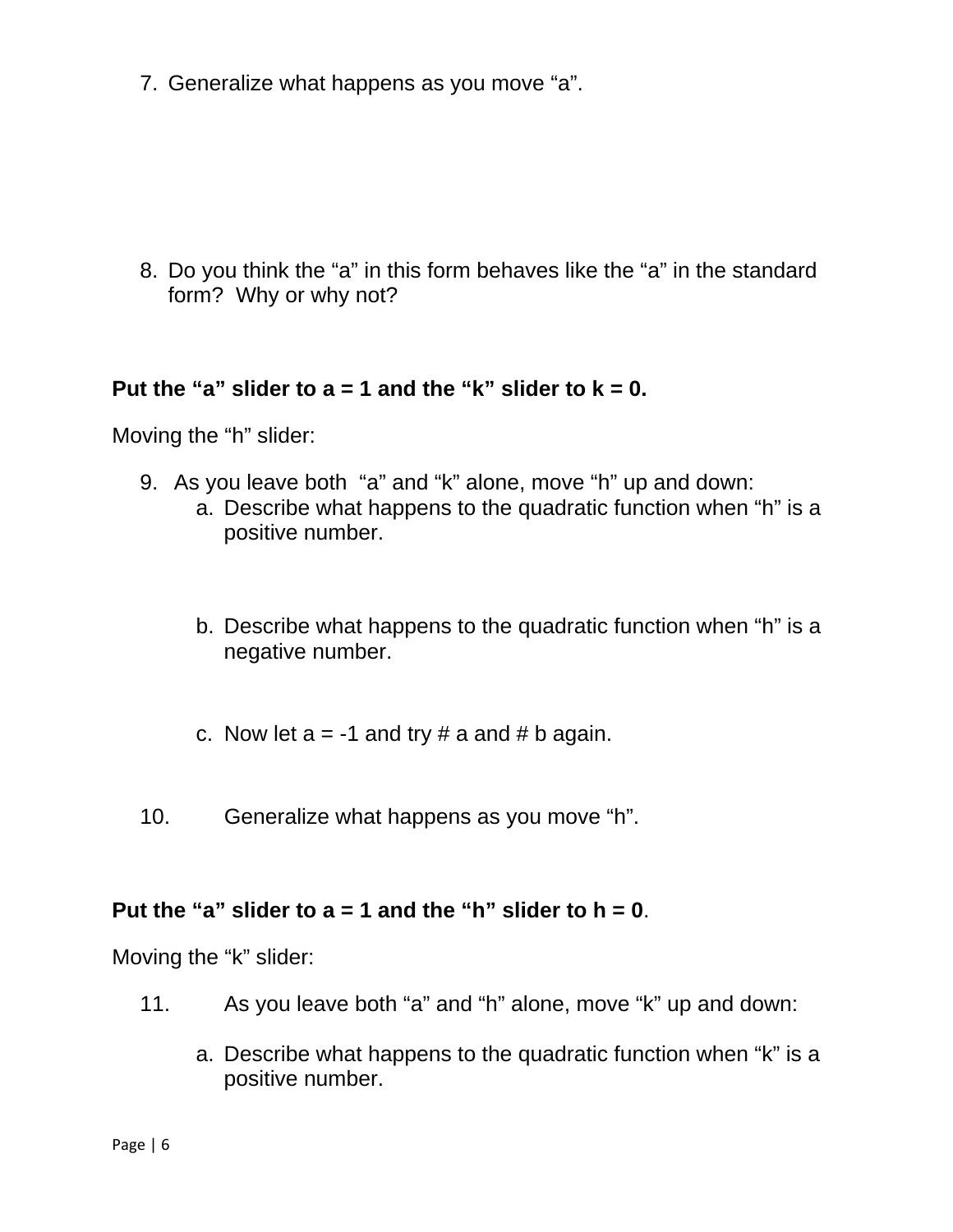- b. Describe what happens to the quadratic function when "k" is a negative number.
- c. Now let  $a = -1$  and try # a and # b again.

Generalize what happens as you move "k".  $12.$ 

Generalize about the formula  $f(x) = a(x - h)^2 + k$  $13.$ 

Play for a moment with all three sliders.

Let's graph when "h" and "k" are different numbers.

If you need help, go back to the link. And put in the appropriate numbers.

$$
f(x) = 1(x-1)^2 + 2
$$

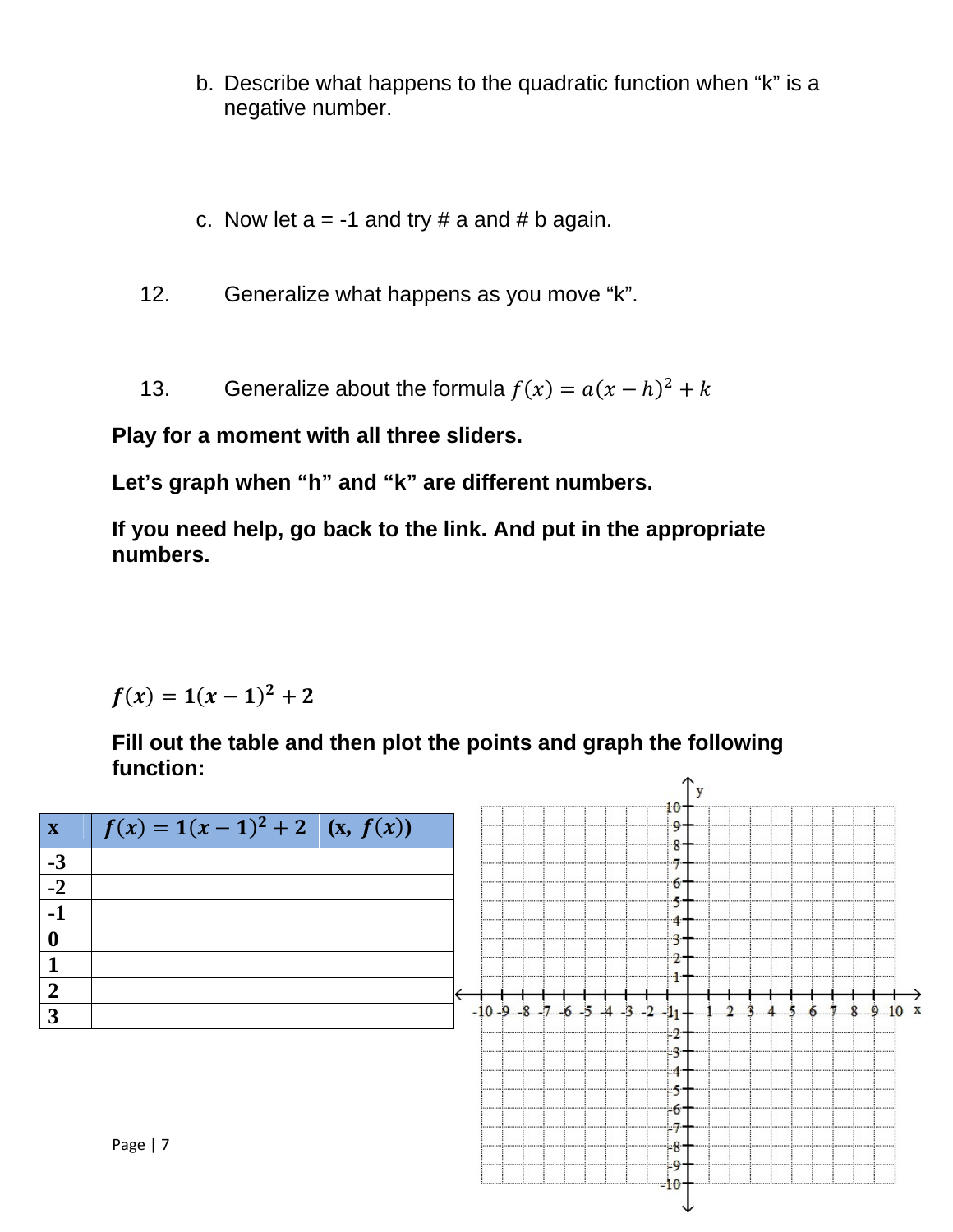$f(x) = -1(x-1)^2 + 2$ 

#### Fill out the table and then plot the points and graph the following function: